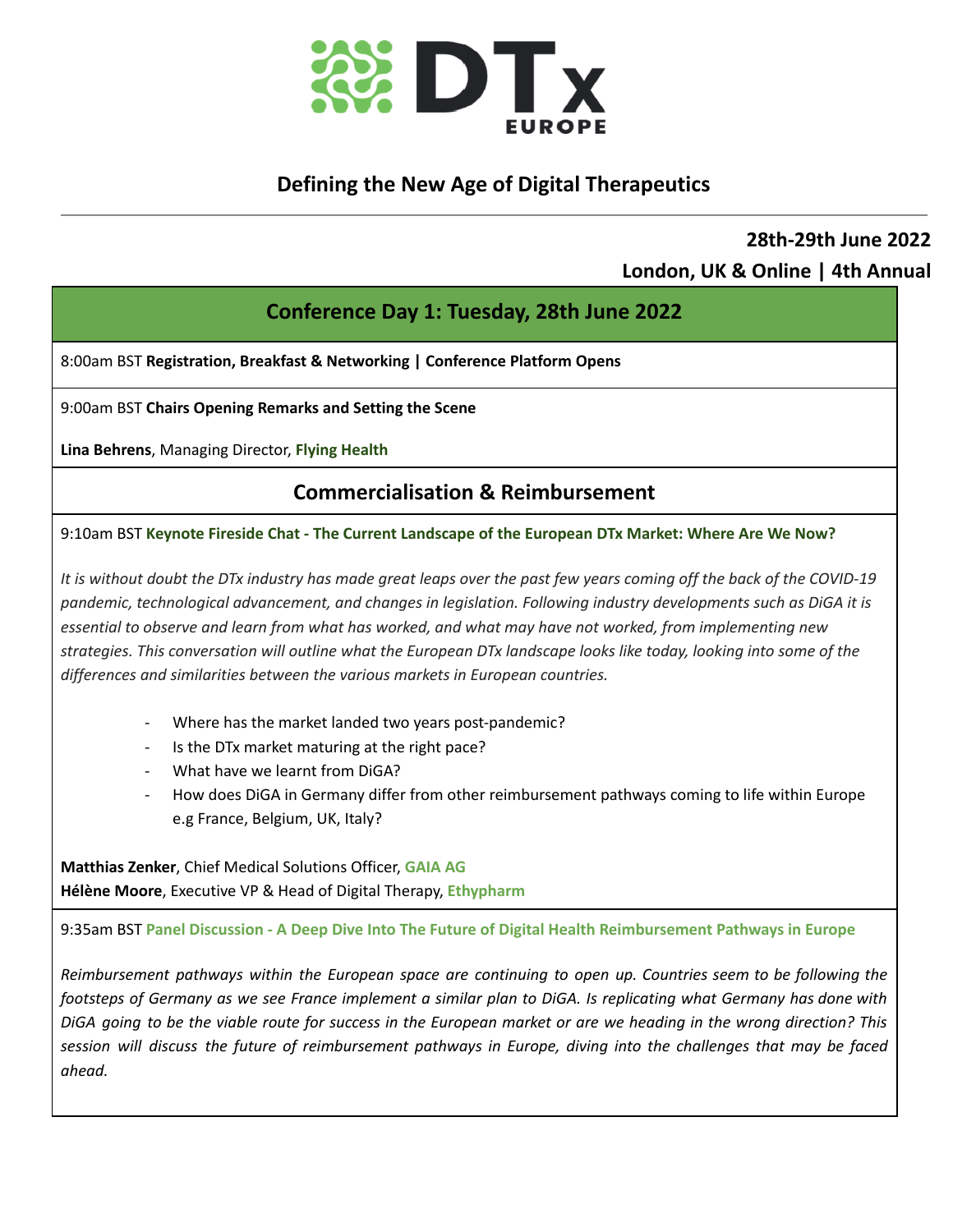- Is it possible for France to duplicate what Germany has done with DiGA? Is this the solution?
- Is a centralised reimbursement pathway a viable option for the future of the European market?
- What steps must be taken?
- If a centralised model came to fruition, how will this affect countries outside of the EU?

Moderator: **Kate Bennet**, Senior Principal Life Sciences, **IQVIA Kathrin Pfeiffer**, Head of Market Access, **Sympatient Esti Shelly**, Director of Digital Health, **Ministry of Health Israel Louisa Stuwe**, eHealth Project Lead for French EU Presidency, **French Ministry of Health**

### 10:15am BST **Morning Refreshments and Networking**

## **Partnerships**

10:55am BST **Panel Discussion - An Overview into the Key Considerations of Pharma Partnerships Working with DTx Companies**

*Digital therapeutic and pharmaceutical company partnerships have played an instrumental role in growing the field* ever since the industry began. As the market matures and both parties develop their understanding of how to work with *one another the criteria for making an effective partnership evolves alongside. Here, we will explore what* pharmaceutical and DTx companies have learnt from working with one another and how that has changed the current *landscape of forming partnerships to come.*

- Is pharma the answer for all DTx companies?
- How can digital tools be incorporated into a pharmaceutical company's product range to benefit business?
- Which digital therapeutic products are of more interest to pharmaceutical companies?
- Is the criteria for DTx companies partnering with pharmaceutical companies changing?
- How can pharmaceutical companies add value to DTx companies?
- What are the fundamental barriers to scaling digital therapeutic products?
- What will be the value drivers to put digital tools in the hands of the consumer?

Moderator: **Jessica Shull**, Head of Digital Therapeutics, **Vicore Pharma Jin Lee**, Director of Digital Health, **Astellas Sarah Beeby**, UK Managing Director, **Liva Dominick Kennerson**, Global Head G4A - Digital Health Partnerships, **Bayer Pharmaceuticals Susanne Gruber**, VP of Pharma Partnerships, **Sidekick Health Quentin Le Masne**, Head of Development & Innovation - Connected Health & Devices, **Merck Group**

11:40am BST **Fireside Chat - Are Exit Strategies the Future Direction of Life Science Partnerships?**

- An insight into the process of Aptar acquiring a Voluntis
- Reviewing the benefits of DTx platforms focusing on exit strategies over going public
- Is an acquisition of a DTx company a viable exit strategy for others looking forward?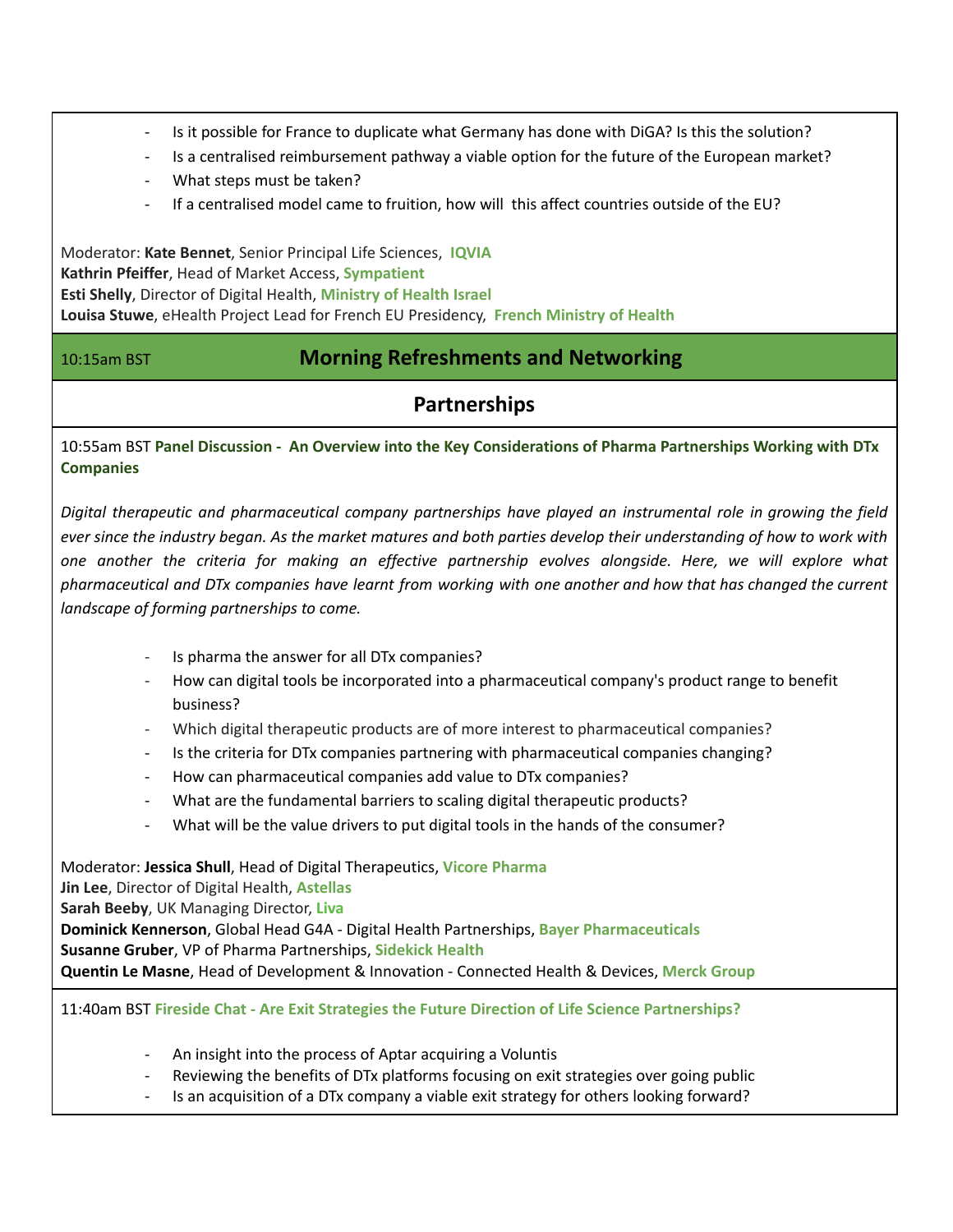**Sai Shankar**, President of Digital Health, **Aptar Pharma Pierre Leurent**, CEO & President of Digital Health, **Voluntis | Aptar Pharma**

## 12:20pm BST **Lunch & Networking**

## **Clinical Insights & Regulation**

1:50pm BST **Presentation - Can AI Bridge The Gap Between Regulation and Precision Medicine in Digital Therapeutics?**

The regulation laws necessary for the development of clinical products using precision medicine to ensure patient *protection and encourage innovation remains a challenge. The use of Artificial Intelligence can enable precision* medicine systems to reason and learn, allowing for clinical products to personalise its effect to an individual based on their condition. This session will assess how AI may be used in precision medicine to follow governmental quidelines.

- Regulatory requirements state all patients must receive the same version of a treatment
- Can AI fit the regulatory model whilst personalising medical treatments to individuals?
- Will this be the future direction for digital medicine?

**Chris Wasden**, Head of Pharma Speciality Solutions & Corporate Strategy, **Happify Health**

2:15pm BST **Presentation – How Adaptive Machine Learning Algorithms Can Safely be Integrated into Regulated Digital Platforms**

*The inclusion of AI-driven algorithms in Software-as-a-Medical-Device (SaMD) digital health and digital therapeutic applications has historically focused on rules-based and deterministic AI methods, due to their inherent traceability* attributes that satisfy both patient personalisation as well as safety requirements by the regulatory agencies. But, with the explosive velocity, variety, volume, and veracity associated with data capture in these software platforms, the application of the machine-learning side of AI has the potential to increase the precision and personalisation of therapies, to ultimately drive even better health and economic outcomes. Welldoc, a leader in leveraging digital health *to revolutionise chronic condition management, explores how adaptive machine learning algorithms can safely be integrated into regulated digital platforms.*

- Re-introduce their IDEA(™) framework to understand how ML can help Inform, Discover, Extrapolate and Adapt(™) data to drive personalization.
- Review recently published guiding principles from the U.S. Food and Drug Administration (FDA), Health Canada, the United Kingdom's Medicines and Healthcare products Regulatory Agency (MHRA), and International Medical Device Regulators Forum (IMDRF) to advance good machine learning practices.
- Demonstrate the initial use of these methods with a novel integration of ML algorithms to detect continuous glucose monitoring events that help drive enhanced patient coaching.

**Dr Anand K. Iyer**, Chief Strategy Officer, **Welldoc**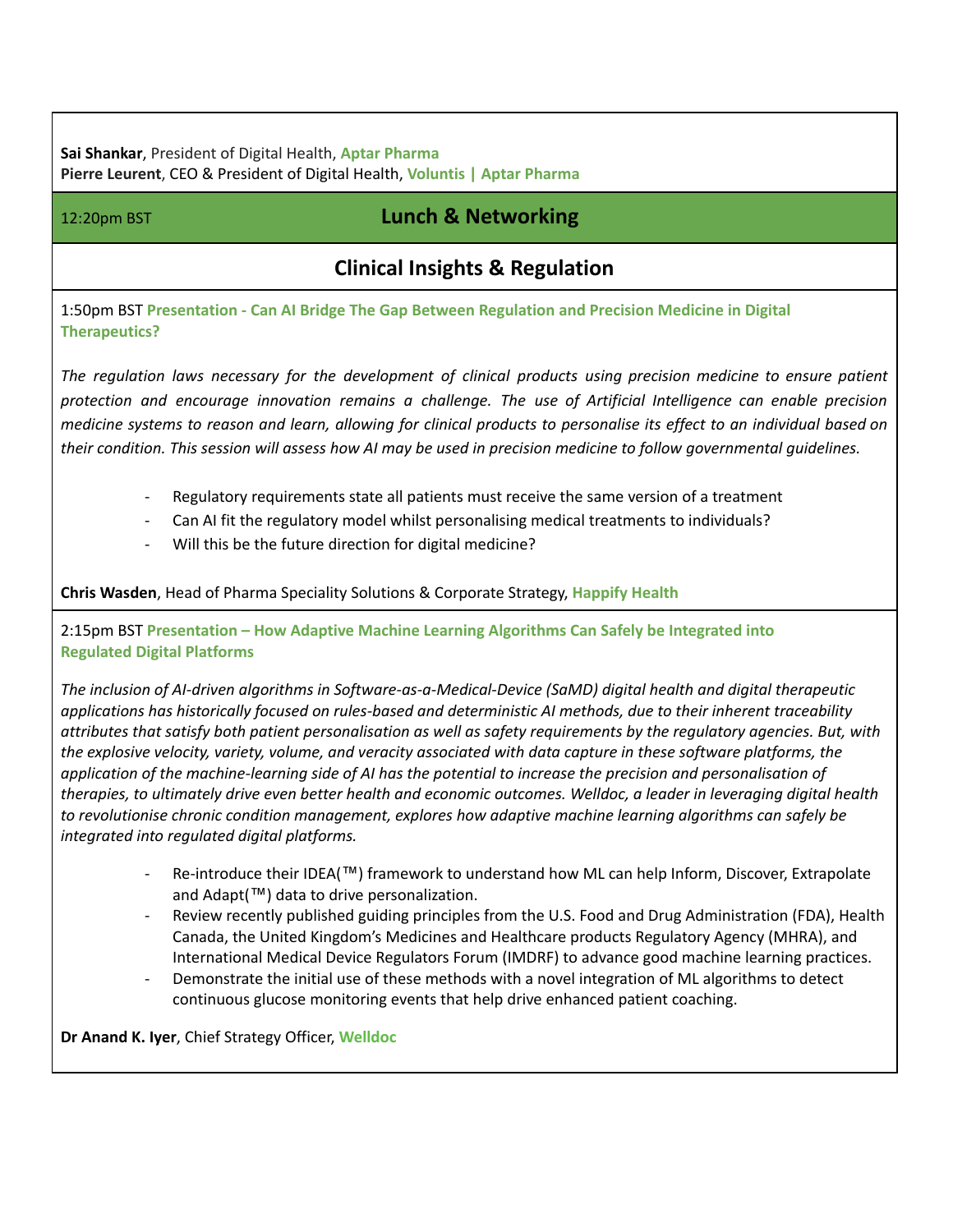2:40pm BST **Presentation - Randomised Controlled Trials in DTx: How Unique Approaches are Needed for Digital Therapeutic Studies to Emulate Placebos, Blind and Randomise**

- DCTs are the future of delivering digital therapeutics unique approaches are required to deliver regulatory grade requirements for studies typical of pharma studies
- Randomisation presents many challenges in traditional studies, but digital therapeutics present unique challenges to assign treatment groups
- Placebo controls typical of pharma companies are more difficult to emulate in DTx studies. Explore use of sham and control arm applications.

**Whitney Stewart**, Director of Clinical Project Management, **Curebase**

3:05pm BST **Panel Discussion - Exploring a Need for Change of Clinical Trials in Digital Medicine**

The current framework for clinical trials in digital health falls under an umbrella of one size fits all. There is an unwritten *dichotomy between regularly updated software based digital health products and how regulatory frameworks are* designed. This panel of experts will dive deep into discussing the need for innovation in policy of clinical trials.

- What are the key challenges facing the European market in clinical trials today?
- How can we utilise decentralised clinical trials to bring value to the DTx industry?
- How do decentralized clinical trials compare to traditional studies?
- Where can changes be made within the clinic to develop more efficient trials for DTx?
- What changes must be made in regulation to accommodate for new digital medicine?
- Companies are trying to innovate software fast in DTx but regulatory issues are getting in the way, how can we combat this?
- How much of an algorithm can change for its regulatory classification to change?

Moderator: **John Renander**, Co-Founder & CEO**, Alex Therapeutics Julian Angern**, Co-Founder & CPO, **Sympatient Jorge Palacios**, Senior Digital Health Scientist, **SilverCloud Health Nora Blum**, Co-Founder & CEO, **Selfapy Martin Culjat**, Senior VP, Regulatory Innovation & Digital Medicine, **Eversana**

## 3:45pm BST **Afternoon Refreshments & Networking**

4:25pm BST **Presentation - An Overview of the DTx Value Assessment & Integration Guide**

Given the recent growth of the DTx industry and lack of frameworks defining what "good" looks like, many HCDMs have taken it upon themselves to develop their own methods to evaluate DTx products.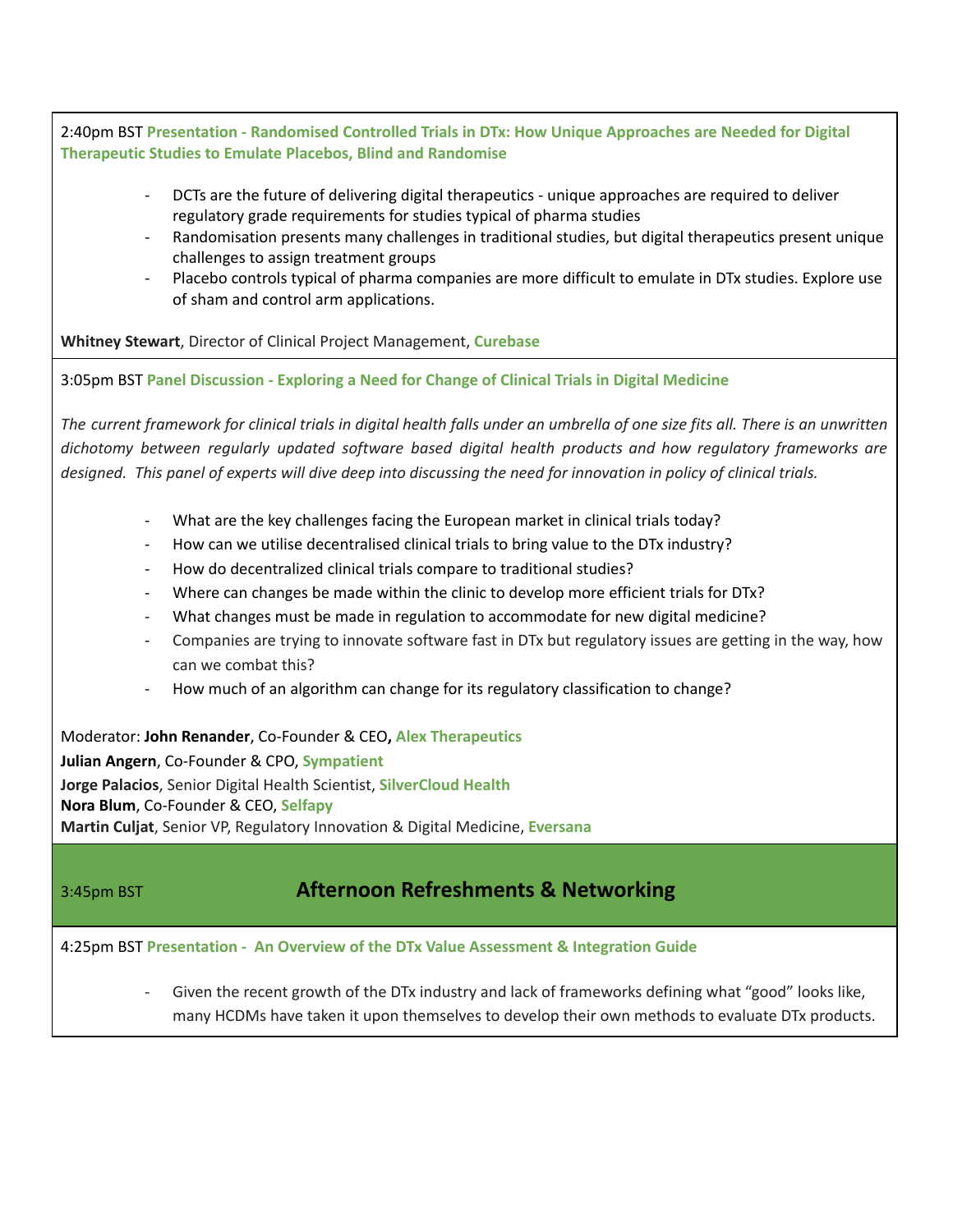This Guide serves as a tool for HCDMs and DTx manufacturers to use in assessing baseline information about the product, its value, and impact in real-world settings as they enter into product access and contracting discussions.

**Megan Coder**, Chief Policy Officer, **Digital Therapeutics Alliance**

4:50pm BST **Presentation - DTx Adoption in Germany: Prescription Patterns From GPs and Specialist Practices**

**Michael Renx**, Key Account Manager MedTech, **IQVIA**

5:15pm BST **Presentation - Improving Mental Health Recovery Rates Using Digital Solutions**

- Why clinical data is key to making progress in mental health
- Using real-world data to improve mental healthcare and recovery rates
- Our key learnings in the last decade in developing digital tools for mental healthcare assessment and treatment

**Andrew Welchman**, Executive VP for Impact, **ieso**

5:40pm BST **Panel Discussion - How Do We Move Forward? - Breaking DTx into The Mainstream Healthcare System**

As some countries in the European market await for changes in reimbursement laws, it is essential the industry begin to blueprint how products can be scaled. The existing models that are currently used for commercial traction being applied to pharmaceuticals will not translate to DTx directly. This panel will dive into how the industry can begin to tackle and *innovate new commercial strategies for DTx products.*

- What commercial barriers are holding DTx companies back from entering the popular market?
- How must we innovate commercial models to grow a company's revenue?
- How shall DTx companies be allocating their commercial budgets?
- What are the best practices in developing, scaling and maintaining a successful DTx company?
- What are the greatest challenges to scaling a digital therapeutics product across multiple markets in Europe?

Moderator: **Francesca Wuttke**, Founder & CEO, **nen Ali Hasan**, Chief Medical Officer, **Vitality Dennis Hermann**, VP of Finance and Business Development, **Kaia Health Mala Mawkin**, Chief of Staff, **Leva Clinic Itamar Grotto**, Full Professor, **Ben Gurion University**

6:20pm BST **Chairs Closing Remarks**

**Lina Behrens**, Managing Director, **Flying Health**

6:30pm BST **Close of DTx Europe 2022 Day 1**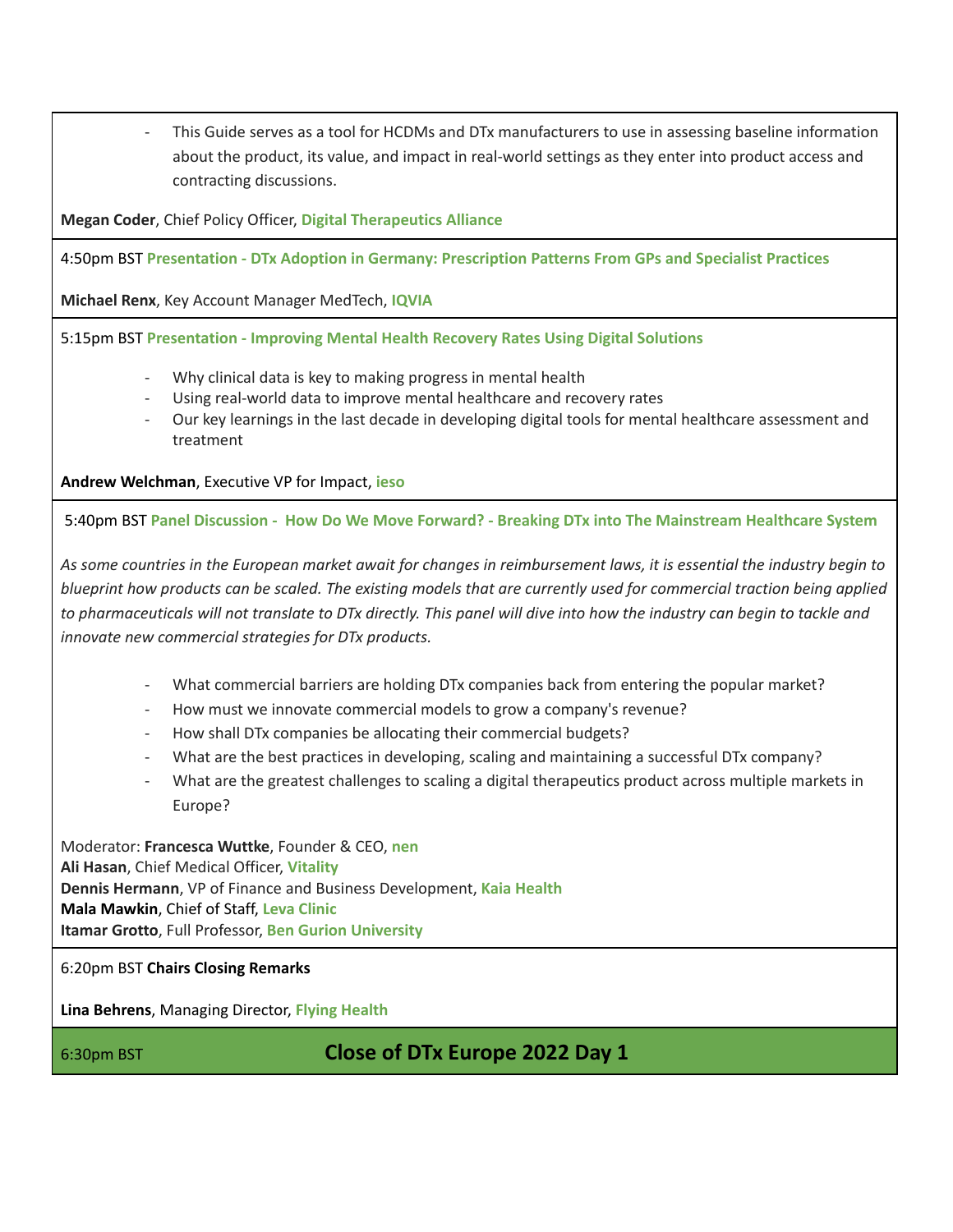# **Conference Day 2: Wednesday, 29th 2022**

8:00am GMT **Registration, Breakfast & Networking | Conference Platform Opens**

9:00am GMT **Chairs Opening Remarks & Setting the Scene**

**Christian Angern**, Co-Founder & Managing Director, **Sympatient**

## **Adoption**

9:10am BST **Keynote Presentation - What Are The Fundamental Barriers to Physician Adoption in Digital Therapeutics?**

Public perception may have changed due to the COVID-19 pandemic but how has this impacted physician adoption? In this session we shall assess what the future holds for DTx adoption and what steps must be taken to break down this *wall.*

- What are the key obstacles within physician adoption?
- How has COVID-19 changed people's perspective and engagement of digital health tools?
- Has increased awareness and necessity of digital health tools had a significant impact on adoption?
- How are we going to address these barriers?

**Kim Baden-Kristensen**, Co-Founder & CEO, **Brain+**

9:35am BST **Presentation - Launching and Scaling DTx Products in the United States**

Tremendous tailwinds have created an exciting environment for Digital Therapeutics in the United States, ranging from emerging business models and reimbursement pathways, as well as increasing clarity from the US FDA on how it will regulate DTx solutions. As a result, DTx companies are now gaining traction and interest from all members of the *ecosystem, including providers, payers, employers, pharma as well as other digital health and telehealth companies.*

- Current headwinds and tailwinds facing DTx companies in the United States
- Market activity among various buyers (providers, payers, employers, pharma) as it relates to DTx solutions
- Key considerations on how to assess whether your DTx solution will succeed in the US

**Kamal Jethwani**, Co-Founder & CEO, **Decimal.health**

10:00am BST **Panel Discussion - Putting the Product in Patients Hands: How to Increase Physician Adoption?**

- Even with developments like DiGA physician adoption is still low
- How can physicians adapt their workflow to make digital health a reality?
- What do physicians need to see to begin incorporating digital therapeutics into their workflow?
- Is it true that digital therapy could lead to people losing jobs in the long-term?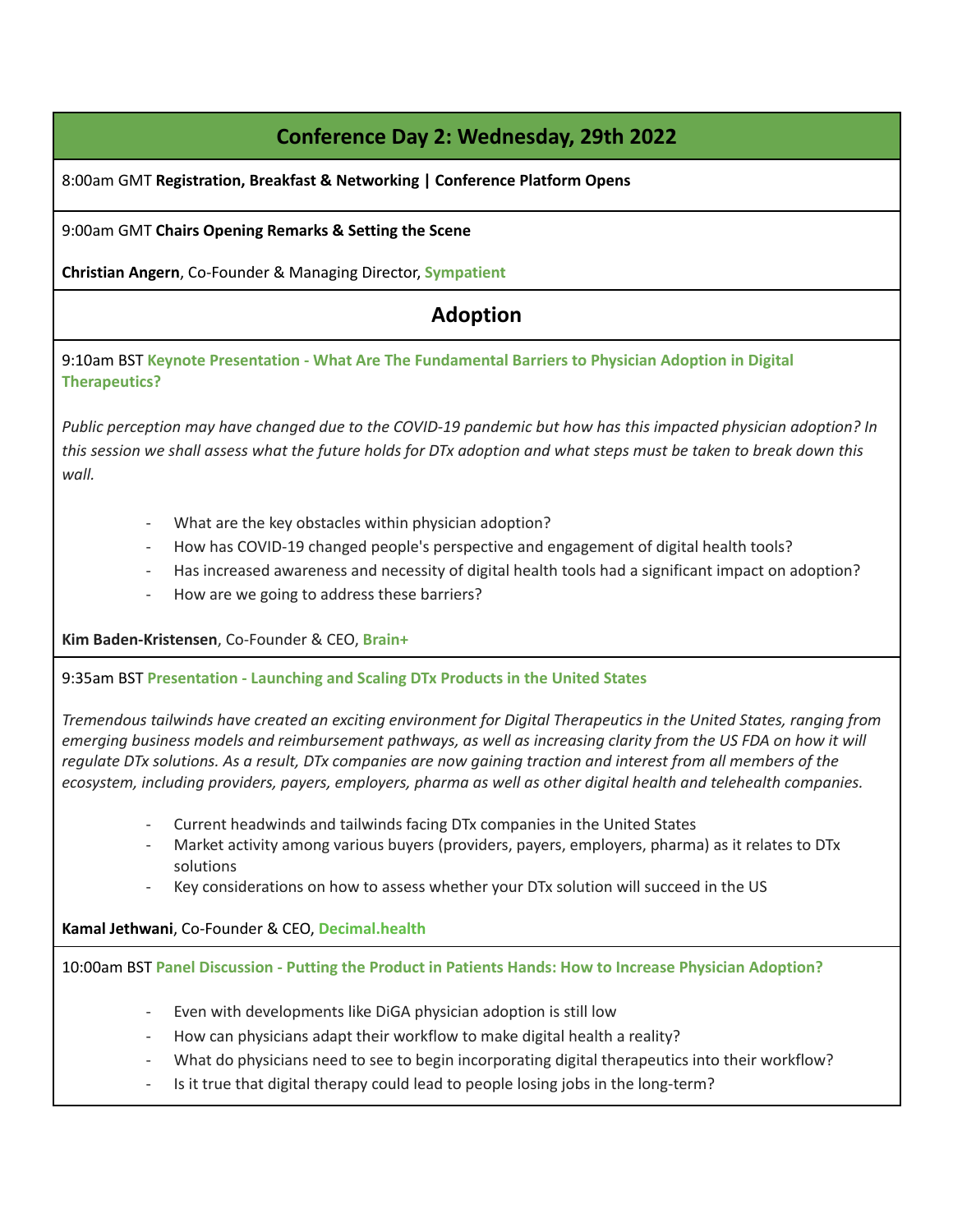- As Europe is maturing as a market, how will companies get their products in the hands of patients?
- Are education campaigns going to be the final hurdle to take DTx products to the next phase?

**Moderator: Kim Baden-Kristensen**, Co-Founder & CEO, **Brain+**

**Rayna Patel**, Co-Founder & CEO, **Vine Health**

**Lucy Jones**, VP of Clinical, **Oviva**

**Venkat Reddy**, Officer for Digital Health and Technology, **Royal College of Paediatrics and Child Health**

### 10:40am BST **Morning Refreshments & Networking**

### **User Engagement & Consumer Awareness**

11:20am BST **Presentation – How to set up a successful marketing and sales approach for DTx?**

Once you've achieved reimbursement, the focus will shift towards marketing and sales. In this session, we will discuss *examples for DTx approaches in the market, and what can be learnt from them.*

- Physicians and patients how can these two different audiences be addressed?
- What are selected legal requirements to keep in mind when setting up your marketing approach?
- How do other DTx companies approach sales and marketing, and what can be learnt from them?

**Lina Behrens**, Managing Director, **Flying Health**

11:45pm BST **Presentation - Gamification: A Tool for Increasing User Engagement in Digital Health**

- How can gamification be used in different ways to increase user engagement?
- What does gamification bring to DTx and how can this be used alongside other inputs?
- What comparisons can be made between digital tools that incorporate gamification to those that do not?

**Eduoard Gasser**, Co-Founder & CEO, **Tilak Health**

12:10pm BST **Presentation – "In The Long Run": A Behavioural Change Focused Approach to Digital Health**

- What lessons can digital health learn from consumer industries to deliver long-term, consistent user engagement?
- How can digital therapeutics adopt a user-focused mindset to create a behavioural change with patients?
- Where do the benefits of long-term interaction overlap for patients, providers and the healthcare ecosystem?
- An insight into Beats Medical's approach changing the approach to patient engagement by creating lasting value